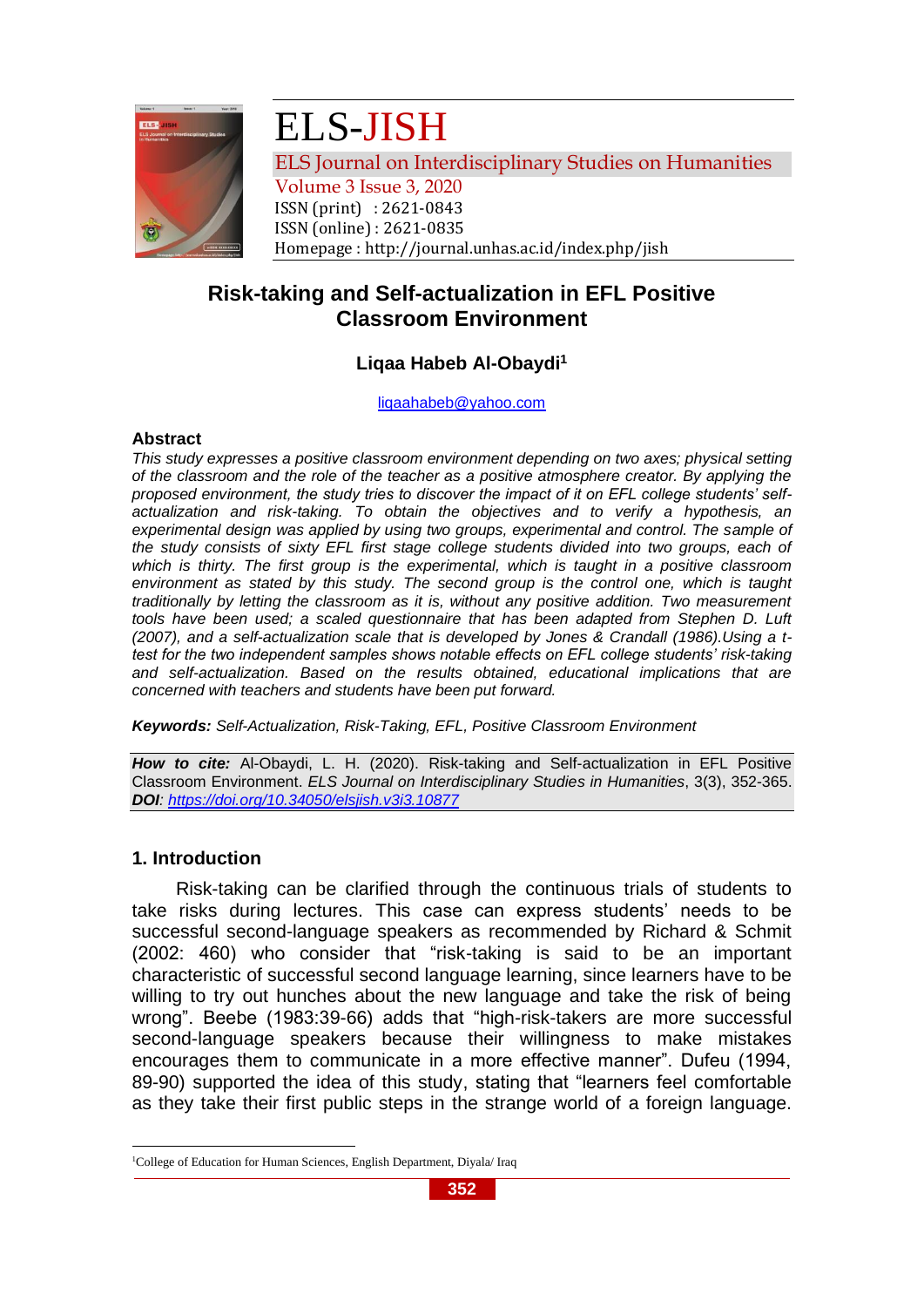To achieve this, one has to create a climate of acceptance that will stimulate self-confidence and encourage participants to experiment and discover the target language, allowing them to take risks without feeling embarrassed".

Risk-taking is not a fixed personality trait. It can be learned and developed through developing students' abilities of problem-solving and willingness to accept failure. These ideas are supported by Young (1991:11), who assure that "risk-taking is a prerequisite to becoming an effective problem solver and decision-maker." He (ibid: 12) adds that it is vital for "the risk-taker to understands that success is not guaranteed; therefore, he/she recognizes failure as a learning experience". So, this fact allows the idea of developing students' risk-taking to be existed and grow. Young (1991:13) asserts that "the teacher creates and establishes the classroom environment and it is this environment that either encourages or discourages risk-taking." In the same context, he (ibid) adds that "the teachers' attitude is crucial; the teacher must be a risk-taker and model risk-taking behavior, including a positive view of failure." The context of learning is crucial in stimulating students to be risk-takers as mentioned by Lee & Ng (2010:302) that risk-taking is "a situation-based process which can be moderated by providing the appropriate contexts for its application." So, it is the environment of the class that plays a crucial role in encouraging or discouraging students' risk-taking as clarified by Brown (2001:63) that "many instructional contexts around the world do not encourage risk-taking; instead, they encourage correctness, right answers, and withholding guesses until one is sure to be correct." With the above input in mind, the present study takes its importance, and sheds light on how enriching the classroom environment both physically and emotionally may affect students' risk-taking.

Self-actualization, as defined by Couture et al., (2007:112), is "the psychological process that aimed at maximizing the use of a person's abilities and resources. This process may vary from one person to another". It is essential to mention that this psychological aspect differs according to varying degrees of the individuals' self-fulfillment and motivation. It considers one of the critical needs as it is situated at the top of Maslow's hierarchy of needs. Jena and Dorji (2016:223) demonstrate that "self-actualization can be attainted if the motivational factors like attention, resources, and security, etc. are provided. The basic needs of the human must be fulfilled in order to achieve the selfactualization". Therefore, it becomes crucial to see how the classroom environment can fulfill students' satisfaction, and how that can support them to be self-actualized students. It also identifies the role of the teacher as a motivator, stimulator and trainer to see how that can affect students' behaviors positively inside the class.

Self-actualization is strongly related to positive psychology where the aspects of the two terms are interrelated. This condition has been estimated through the close relationship between enjoyment and excellence on the one hand, and the realization of potentials or what is called self-actualization on another. Maybury's study (2013) focuses on the idea that student's hope, mindfulness, and self-actualization increased through highlighting the relationship between self-actualization and positive psychology. The aspects of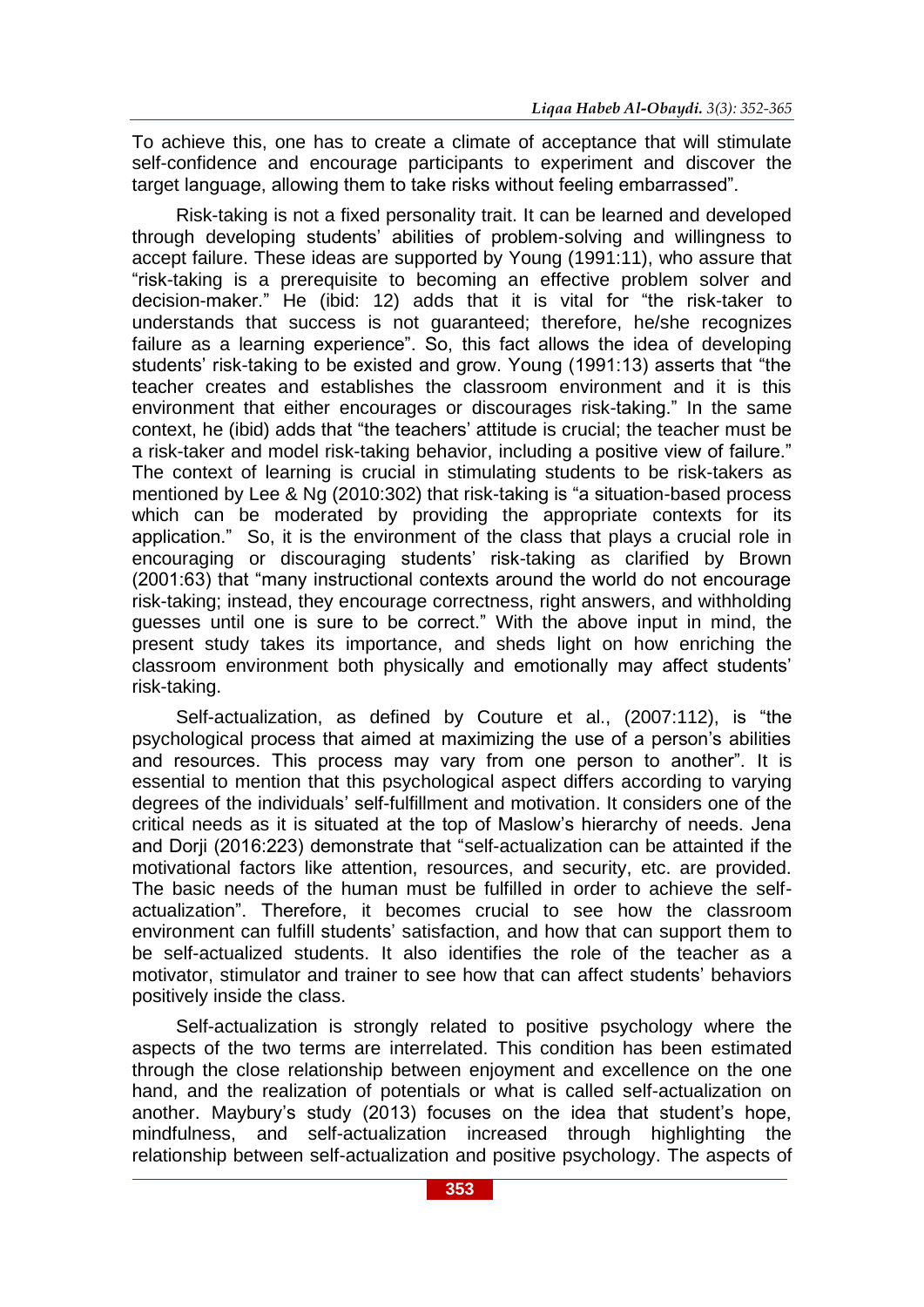positive psychology in teaching environment, such as enhancing students' experiences of love and cultivating what is best in them, represent approximately an equivalent to what this study wants to show in a positive classroom environment.

The relationship between EFL classroom contexts and self-actualization has been clarified through the personality of self-actualized individuals who described as selfless, satisfied, and willing to help others. Their desire to repair the defects of the world stem from their self-satisfaction they feel. The main applications that have been used in the EFL classroom include sharing, helping, and cooperation. The characteristics of the self-actualized person, according to Jena and Dorii (2016:223), are acceptance and realism, problem-centering, spontaneity, autonomy and solitude, the continued freshness of appreciation, and peak experiences. In this context, the role of the teacher is essential in motivating and helping students to develop and gain the above aspects of selfactualization through the classroom environment. Classroom environment, as a main constituent of this study, plays a pivotal role whether academically or on other personal sides. Al-Obaydi (2015:27) said that the teacher should not be directed and dominated in the classroom. Interaction cannot be one-way, but two-way, three-way or four-way.

According to Grubough and Houston (1990:375), one of the first areas that make a noticeable impact on student success is the physical (positive) environment of the classroom. The most responsible one of creating a positive classroom environment is the teacher, as mentioned by Freeman & Anderson (2011:131) "the teacher should try to provide as positive an environment as possible." Therefore, the choice of these two aspects, self-actualization and risk-taking in the present study, is intentional since both are psychological traits that have been affected by the environmental factors exist in the classroom. Both of them are increased or decreased following students' motivation and satisfaction.

In sum, this study is conducted to see the impact of creating a positive classroom environment on EFL college students' risk-taking and selfactualization. It explicitly deals with first stage students in the English department because the language capacities of the students, in this preliminary stage, are still under construction. The study dealt with the classroom environment depending on two axes; physical setting and the role of the teacher in creating positive atmosphere of learning. Both of these dimensions can play a role in determining whether the class environment will be conducive to students. Each may not have a substantial effect individually; however, they can both work to support students' motivation, willingness, self-confidence, and learning capacities.

So, this study tries to ask the following questions:

- a. Is there any impact of a positive classroom environment, with its two axes, on EFL college students' risk-taking?
- b. Is there any impact of a positive classroom environment, with its two axes, on EFL college students' self-actualization?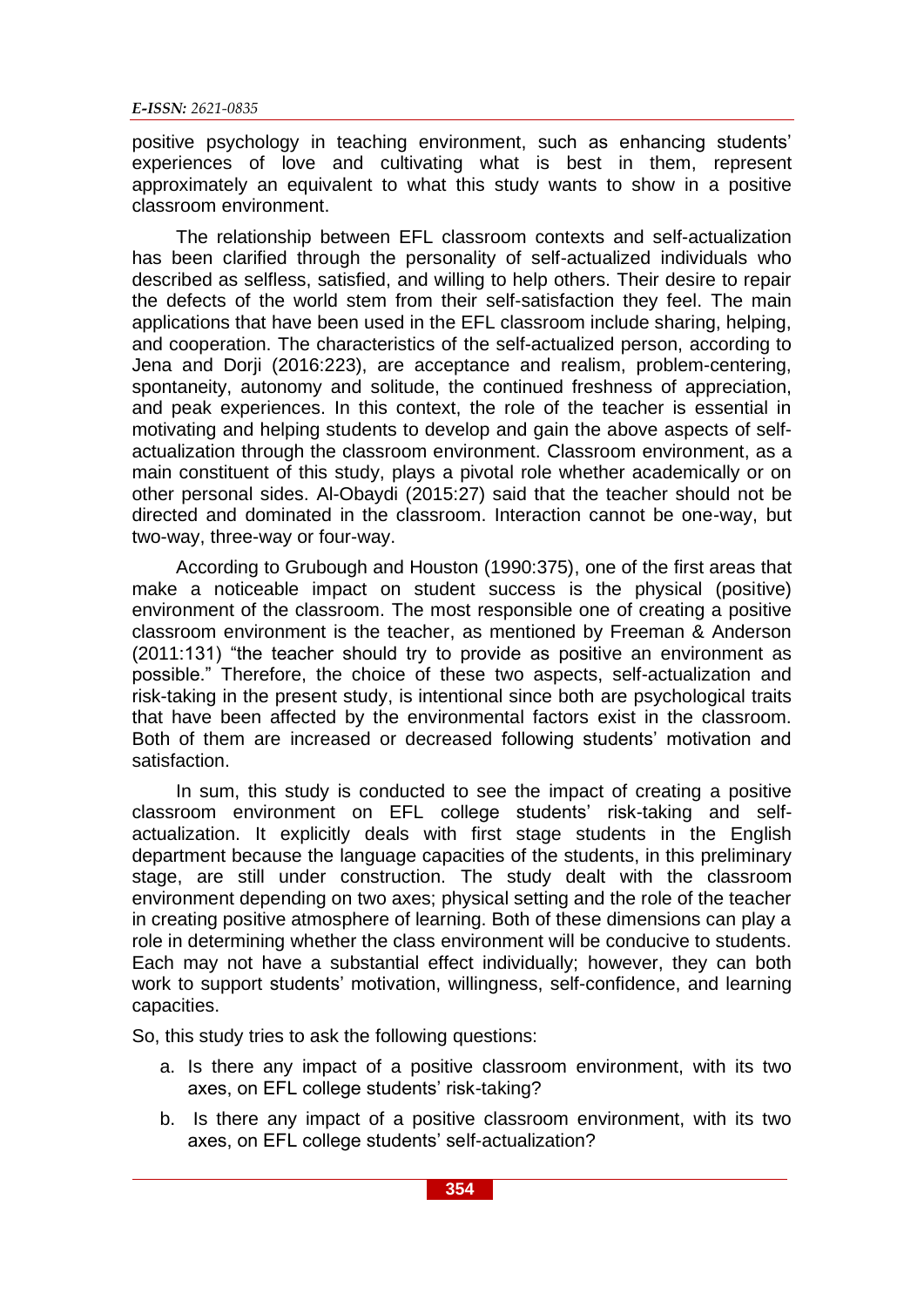# *1.1 Aims of the study*

The present study aims at:

- a. Creating a positive classroom environment for teaching English.
- b. Finding out the impact of using the proposed environment on the EFL college students' risk-taking.
- c. Finding out the effect of a positive classroom environment on EFL college students' self-actualization.

# **2. Literature Review**

# **2.1 Risk-taking**

As a general definition, risk-taking is "a personality factor which concerns the degree to which a person is willing to undertake actions that involve a significant degree of risk" (Richard & Schmit, 2002: 460). Beebe (1983:39) as cited in (Gass & Selinker, 2008:433) defined risk-taking as a "situation where an individual has to make a decision involving a choice between alternatives of different desirability; the outcome of the choice is uncertain; there is a possibility of failure." Richard & Renandya (2002: 13) define risk-taking, in relation to language learning, as the ability of students to "become gamblers in the game of language, to attempt to produce and to interpret language that is a bit beyond their absolute certainty."

Risk-taking ideas come in accordance with what has been presented by the aspects of the strong version of communicative language teaching where the focus is on fluency over the accuracy, "using English to learn it"(Freeman & Anderson, 2011:131). Johnson & Johnson (1999: 240) maintain that "communicative approaches to language teaching have set something of premium on the learner' willingness to take risks with the chances of more or less public failure on the grounds that formulating a learner's own meanings in sentences of their own construction in the foreign language is beneficial". In the same concern, they (ibid) add that "a learner who prefers high-risk situations should perform better in the classroom than a more conservative learner who prefers low-risk situations, and would be able to draw more lasting benefit from the opportunities afforded by this approach." Risk-taking is also related to the term of fossilization. It has been suggested that risk-taking leads to the overuse of linguistic items, which in turn leads to maximizing students' fluency as they still searching for a chance to use a language, so they become "more resistant to fossilization"(Ashouri & Fotovatnia, 2010:231; Alshalabi, 2003:24). Some researchers as (Riski, et.al., 2018) relate oral ability of speaking to the traditional mehods of teachers stating that "another problem comes from the teachers who are still using traditional method in teaching speaking, so automatically the students will not be active in the classroom".

Theoretically, Johnson & Johnson (1999: 61) cite Corder's (1978) characterization of strategies as" risk-avoiding" and "risk-taking." He maintained that risk-taking is likely to benefit learners' acquisition. The literature of risktaking has been also linked to Krashen's Monitor Hypothesis in the field of second language acquisition. Beebe (1983) identified the relationship between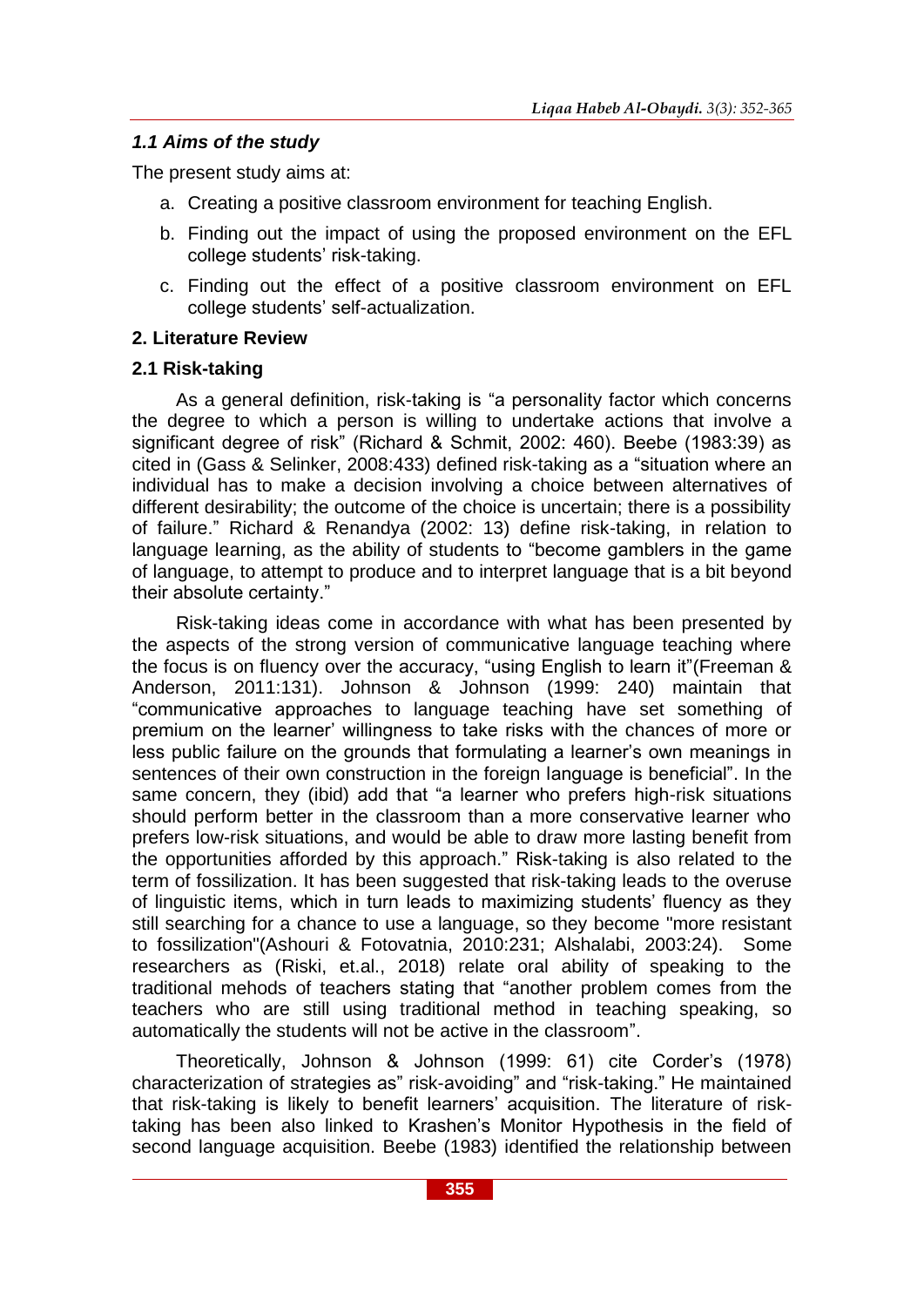#### *E-ISSN: 2621-0835*

Krashen's monitor hypothesis and the term risk-taking, maintaining that; "it is possible that Krashen's cautious over user is a low risk-taker." Young (1991:11) linked risk-taking to decision making and problem-solving abilities maintaining that by developing these capacities, learners' self-confidence to do risks will increase significantly. Vukovic (2015: 25), in her study, finds out that there is a negative correlation between grammar learning strategies and risk-taking. She (ibid) adds that self-discovery is the most popular strategies and the visual is the least one. This result comes because grammar is the most abstract part of the language, as she stated. Meriem (2015: 92) clarifies that there is a statistically significant correlation between risk-taking and English language proficiency as her study proves. Karimi & Biria (2017:898), in a recent study, demonstrate that risk-taking and gender are interactive variables and that low risk-takers answered the least questions in comparison to high risk-takers.

#### **2.2 Self-actualization**

The term self-actualization was first coined by Kurt Goldstein, who believed that every individual has an innate driving force that leads him/her to be a self-actualized person. Many terms have been used interchangeably with the tem self-actualization, such as self-realization, self-fulfillment and, selfacceptance.

Theoretically, the term self-actualization has been mainly based on the ideas of Maslow's hierarchy of needs, clarifying that "what a man can be, he must be. This need we may call self-actualization" (Maslow, 1943). He clarifies that self-actualization may differ from one to one due to the uniqueness of each person (Maslow, 1987). Self-actualization has been shown when an individual wants to make him/her perfect continuously and to know himself, his talents, wishes and, work on (Maslow, 2003).

Maslow's hierarchy of needs theory demonstrates that self-actualization occurs at the top of the hierarchy of human needs, which means; it is the point of perfection that has been achieved after getting the basic needs. At this top point precisely, an individual can recognize his/her reality, potentialities, abilities, and talents through a self-exploration process.



**Figure 1.** Maslow's Hierarchy of needs (1943)

Many studies deal with self-actualization in recent years. Jena and Dorji (2016) study the difference between self-actualization and value orientation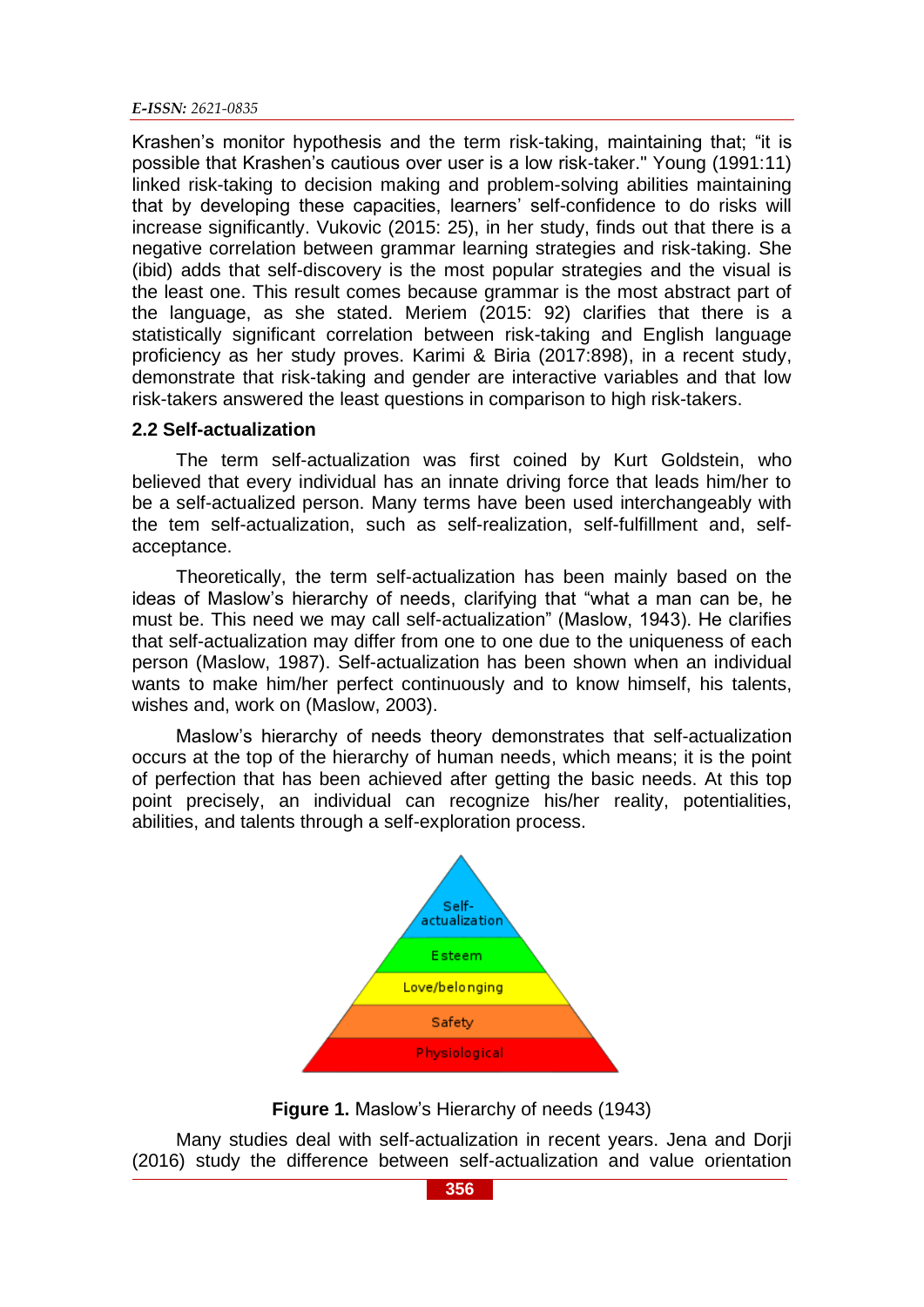among primary school teachers. They conclude that "There exists no significant difference in self-actualization among primary school male and female teachers working in rural schools. This result gained because they are working in the government schools where the rules and regulations are the same through the country."(p.224). Cai (2010) studies the correlations amongst curriculum design, linguistic competence, and self-actualization. He clarifies that "curriculum design is an autonomous, flexible, and, dynamic process. Hence, instead of sticking to the long-adopted uniform English curriculum for all non-English major postgraduates in China, more flexible curricula and requirements should be introduced to fulfill the self–actualization of postgraduates from different universities, different majors, and different regions".

#### **2.3 Classroom Environment**

The Classroom environment as a whole has been divided into two; the physical setting and the role of the teacher as a positive classroom climate creator. These two factors may affect directly students' and teachers' attitudes towards the learning process where the emotional environment can be existed. Based on what is stated by Brown (2001:192), there are four categories in the physical setting of the classroom; the first one is "sight, sound, and comfort." This point includes cleanness, appearance, heating and cooling, freedom from noises, and all opportunities that make the classroom comfortable. The other aspect is the "seating arrangement" in which all seats have been arranged appropriately. The teacher should not determine where the students sit but to let this go on a comfortable way of self-selection. The third point is the "chalkboard use," which concludes that "a messy, confusing chalkboard drives student crazy." The last point "equipment", which includes any equipment used in the classroom whether electrical or not.

Concerning the role of the teacher in the classroom, Gebhard (2006:81) states that "the teacher has the authority to influence the kind of interaction that goes on in the class, and this interaction has been created from a combination of many related factors". He further discusses the factors that may affect creating opportunities for students to use a language in the classroom. These factors include "teacher talk, teacher's questions, setting up classroom activities, giving instructions, and making language comprehensible to students." Besides, Brown (2001:202) adds that the roles the teacher plays and the styles he develops will help in creating a positive classroom climate. He (ibid) clarifies three main points in this context. The first one is to establish rapport with students in the classroom, which is vital in creating positive energy among students. The other is balancing praise and criticism maintains that "genuine praise, appropriately delivered, enables students to welcome criticism and to put it to use." The last point is to generate energy in the classroom, which is "the electricity of many minds caught up in a circuit of thinking and talking and writing."

The effect of positive classroom environment on students' risk-taking can be stated by Oxford (1992: 38) who linked risk-taking to the classroom environment saying that "risk-taking ability, though sometimes considered inherent character traits, can be developed through a nonthreatening classroom climate, class discussion of fears, individual counseling with inhibited students,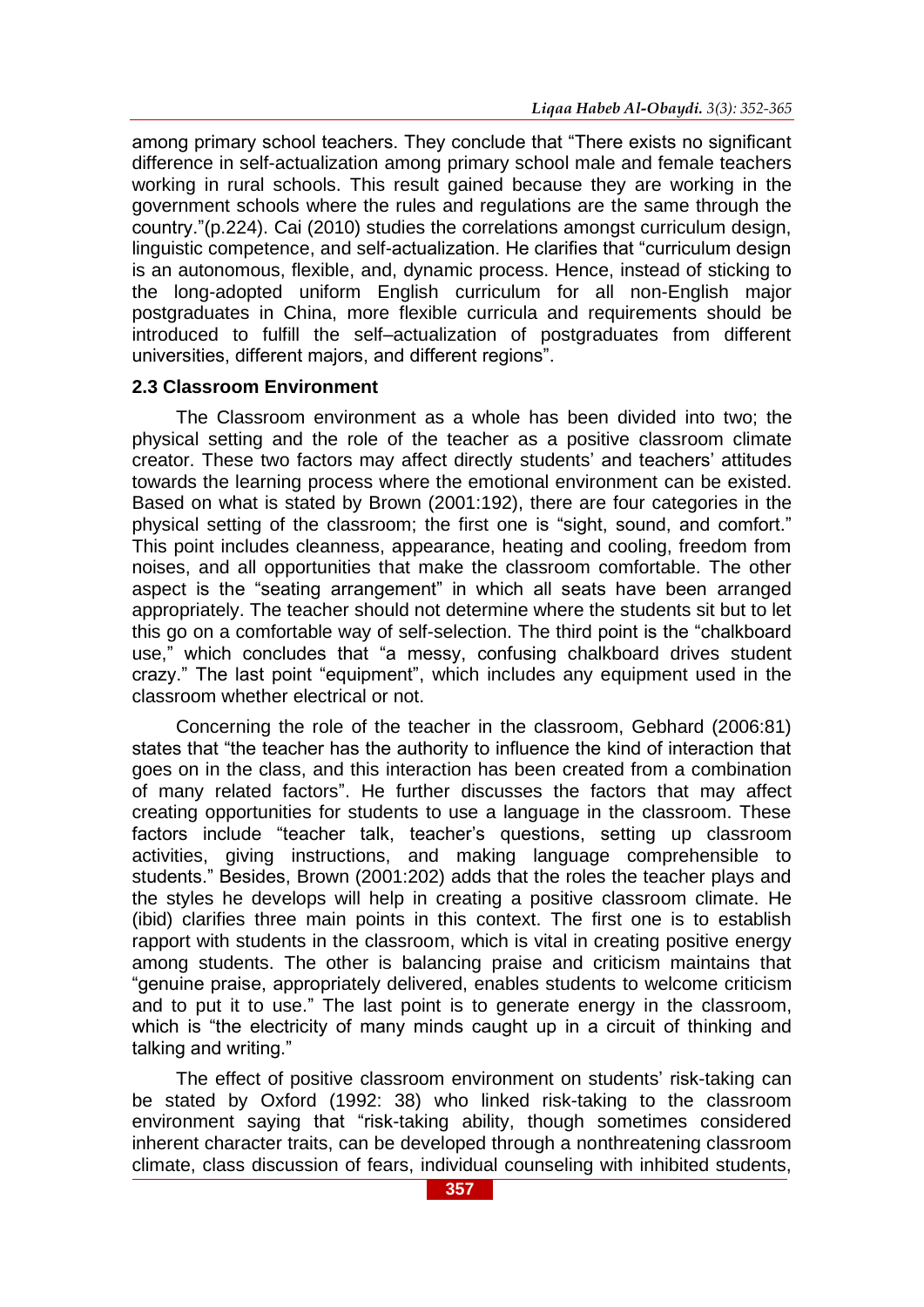#### *E-ISSN: 2621-0835*

and training in strategies that facilitate taking risks. An example of that are the compensation strategies like guessing or using synonyms." Young (1991:16) concentrates on the idea that "risk-taking behavior is found in an environment that is emotionally safe, where success is abundant, and failure has been recognized as the only step in the process of attaining successes." It is crucial also that each member of the class feel like a valuable person that has important thoughts. Young (ibid) adds another variable that may affect students' risk-taking which is the material that presented to them. He recommends that "a variety of materials must be available, both in kind and in level of difficulty". Richard & Renandya (2002: 13) advice teachers to "praise students for making sincere efforts to try out language, use fluency exercises were errors are not corrected at the time, give outside-of-class assignments to speak or write or otherwise try out the language."

The relationship between self-actualization and the educational environment is very crucial as it represents the space where the students spend most of their time. The most recent study by Nadezhda et al., (2017) deals with developing students' professional self-actualization in the modern educational environment. They conclude that the "Education environment is a synthesis mechanism to identify students' perspective self-organizing learning strategy." They (ibid) add that "Innovative abilities of students' self-actualization have been closely connected with students' consciousness activity stimulated by communicative situations. So, the main principle of the technological instrument is co-creation of students and teachers in educational environment where a person cultivates personal abilities in education design of communicative situations during participating in communicative, creative activity."

#### **2.4 Hypotheses**

- a. There is no significant effect of using positive classroom environment on EFL college students' self-actualization.
- b. There is no significant effect of using positive classroom environment on EFL college students' risk-taking.

# **3. Methodology**

#### **3.1 Experimental Design**

To attain the objectives of the study, and to prove the hypothesis, the researcher employed "The Post Test Only Control Group Design." Table (1) below demonstrates the details of it.

| The Independent Variable<br>Test<br>Group                                                                                                                          |  |
|--------------------------------------------------------------------------------------------------------------------------------------------------------------------|--|
|                                                                                                                                                                    |  |
| Lectures in a positive classroom<br>The Experimental<br>Post-Test<br>-Self-actualization<br>environment<br>Group<br>questionnaire<br>-Risk-taking<br>questionnaire |  |

|  | Table 1. The Experimental Design |  |
|--|----------------------------------|--|
|  |                                  |  |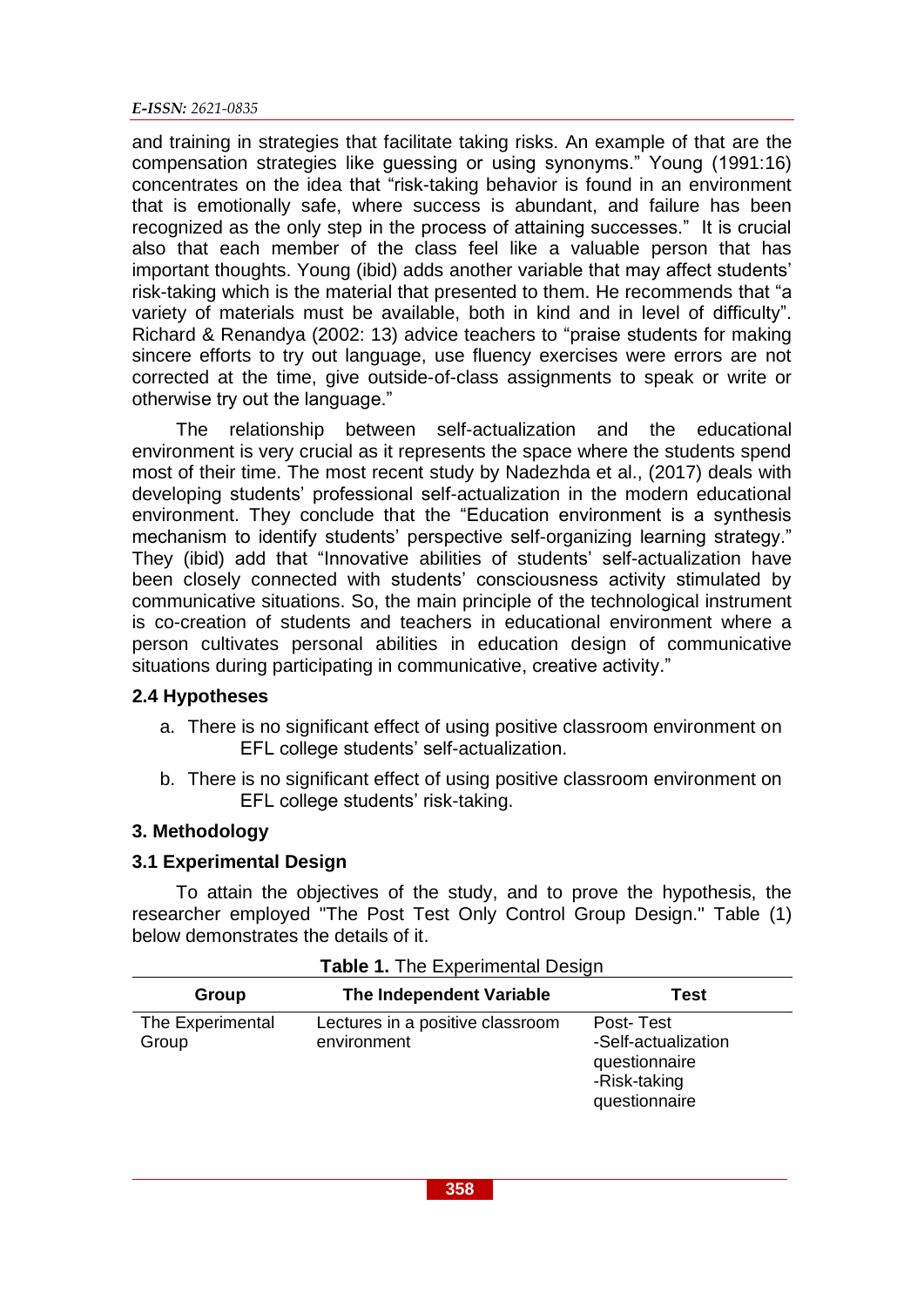| The Control Group | Lectures without positive<br>classroom environment (ordinary<br>classroom environment) | Post-Test<br>-Self-actualization<br>questionnaire<br>-Risk-taking |
|-------------------|----------------------------------------------------------------------------------------|-------------------------------------------------------------------|
|                   |                                                                                        | questionnaire                                                     |

#### **3.2 Participants**

To achieve the objectives of the study, the researcher chooses a sample consists of (60)1<sup>st</sup> stage, college students (30 students for each group) University of Diyala, College of Education for Human Sciences, English department, for the academic year (2018-2019). Careful treatment was provided to the participants to ensure full ethical consideration during the time of the experiment.

To ensure better equalization of the two groups, the researcher has tried to control some of the variables, which may affect the findings of the experiment. Therefore, the following variables controlled for the two mentioned groups:

- a. The educational level of the father,
- b. The educational level of the mother, and
- c. Age of the Subjects.

#### **3.3 The Experimental Application**

The experiment started on the 1<sup>st</sup> of March 2018 and lasted for six weeks to end up on 15thof April 2018. The lessons take place in the classrooms of students during their prescribed material of English language conversation. The teacher worked with the students as a teacher and researcher, paying valuable attention to the ethical consideration during the time of the experiment.

The use of the aspects of a positive classroom environment was for the experimental group only. In each week of the six, the teacher-researcher gave the students three chapters from their textbook (conversation material), paying her attention to all aspects of the two mentioned axes of the positive classroom environment.

The control group has been taught using the regular ways of teaching without using much positive energy neither in the presentation of the lessons, or in the organization of the physical setting. The researcher used the same units used with the experimental group.

#### **3.4 Positive Classroom Environment**

One of the fundamental aims of this study is to establish a positive environment in the classroom depending on two axes; the physical setting of the class and the role of the teacher as a positive atmosphere creator and, to find out the impact of the positive classroom environment on students' selfactualization and risk-taking. As the researcher is the teacher herself, she did her best on both dimensions to reach the final result. She compares the aspects of self-actualization and risk-taking of the two groups along with the experiment, according to what is mentioned by Nunan and Baily (2009:259) that a researcher can collect data manually by observation schedule. They (ibid)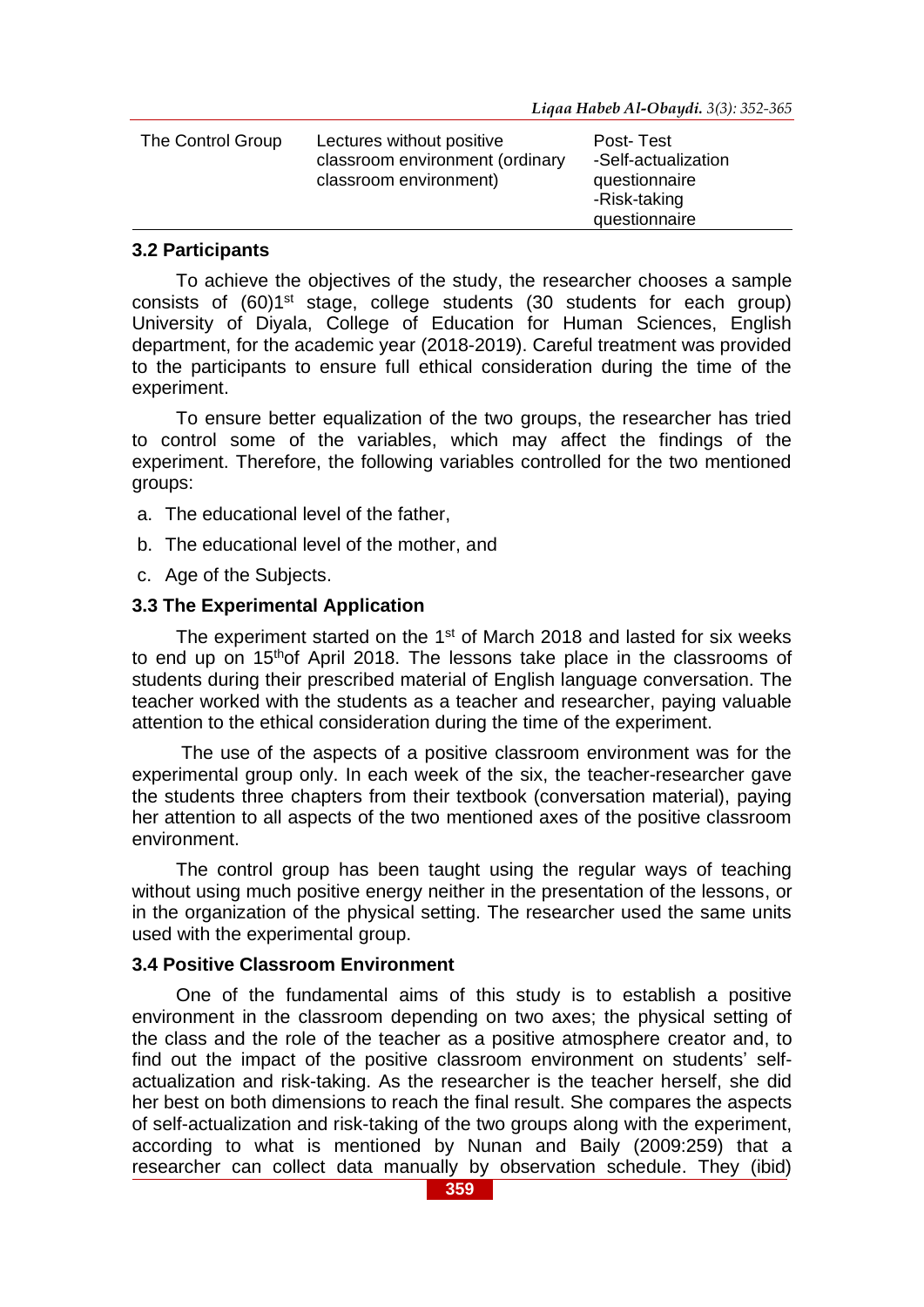clarify that it is "a codified system of observation category." The researcher measures the final results after applying the adapted self-actualization and risktaking questionnaires. Positive classroom environment, according to this study includes the following:

- 1. All that is exist in the physical setting of the classroom including the organization of settings, cleanness, walls, and pictures, clear rubrics for discipline and grouping, chalkboard and equipment, heating and cooling, and controlling the internal and the external noise as possible.
- 2. All that is related to the role of the teacher as a positive model in the classroom, beginning with social skills. The teacher should model all excellent social skills such as friendliness, respectfulness, politeness, and being an excellent communicator. The teacher is also demanded to praise positive behaviors, building trust, assigning responsibilities for each student, searching for the best in every-one, memorizing students' names, inserting values, caring about individual differences by using different teaching methods, be forgiving, be patient, and accept more than one answer.

The researcher applied approximately all that is mentioned above in the classroom setting of the experimental group, whether in the organization of the class or other requirements of the teacher.

#### **3.5 Instrument**

To answer the questions of the study, the self-actualization scale that is developed by Jones & Crandall (1986) has been used. This scale has been widely used as a self-report questionnaire and it is also known as a short index of self-actualization or the self-actualization scale (SAS) as stated by Faraci & Cannistraci (2015:23). This scale consists of fifteen items, each of which measures an aspect of self-actualization. Another instrument is a risk-taking scaled questionnaire that has been adapted from Stephen D. Luft (2007), Ohio State University, which is used to be the instrument of measuring risk-taking skills. This questionnaire consists of twenty-two items, each of which represents an aspect that supposed to measure students' risk-taking. The questionnaire is intended to have been scored according to a five-point scale: (disagree, strongly disagree, neutral, agree, and strongly agree). The marks assigned are as follows: strongly disagree 1, disagree 2, neutral 3, agree 4, and strongly agree5. The two instruments were shown to a jury of experts in the specialization of English language teaching and psycholinguistics to ensure face validity.

Classroom observation is also depended to be another measurement scale along time of the experiment. The researcher notices and registers the development that appears on the students' behavior, specifically in selfactualization and risk-taking.

#### **4. Results and Discussion**

To attain the objectives of the study, two null hypothesizes are put forward as follows: there is no significant effect of using positive classroom environment on EFL college students' self-actualization, and there is no significant effect of using positive classroom environment on EFL college students' risk-taking.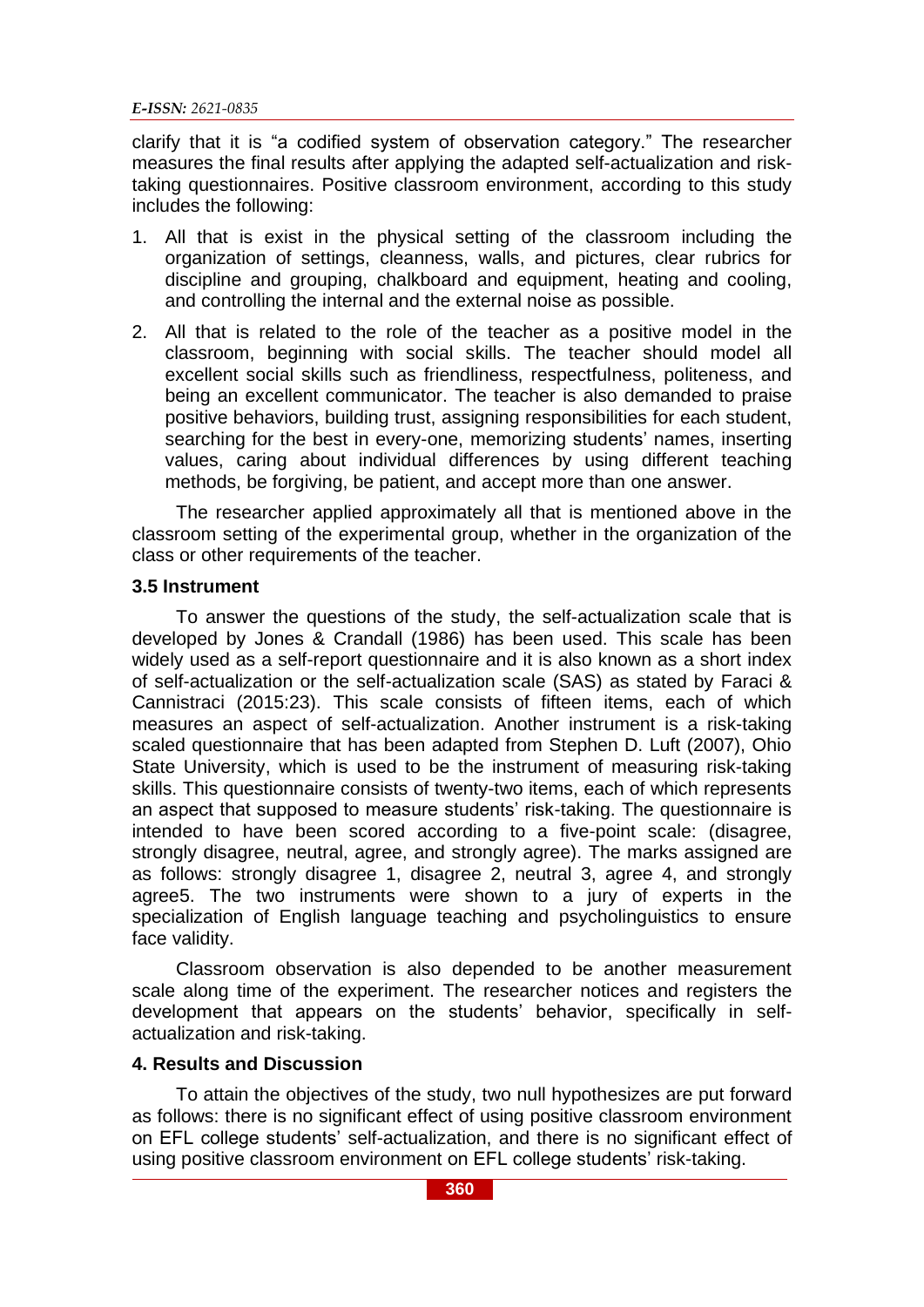The results of the first hypothesis are obtained using the t-test for two independent samples at level 0.05, and 58 degree of freedom. The result reveals that the mean score of the experimental group is 26.60 and that of the control group is 21.20. The computed t-value (6.648) is higher than the table tvalue (2), see table 2. This result indicates that the propose environment has a positive and significant impact on students' risk-taking, in favor of the experimental group. Thus, the hypothesis mentioned above has been rejected. This result proves that the context of the study plays a crucial role in developing students' risk-taking. It helps in creating a secure classroom environment which in turn helps in making students relax and self-confident. Risk-taking as a skill requires confidence and boldness. If the students are not feeling comfortable and psychologically stable, it will be difficult to be risk-takers. The finding comes to confirm what is mentioned by Brown (2001:63) as how the classroom can facilitate risk-taking. He said that the atmosphere of the classroom supposed to encourage students to try a language and to venture a response. It is crucial also to provide challenges during teaching and respond positively to students' risky attempts. It is worth mentioning that the findings of this study are consistent with Young (1991), Oxford (1992), Dufeu (1994), Brown (2001), and Lee & Ng (2010) who all assert on the crucial role of classroom environment in providing appropriate context of risk-taking behavior on the one hand, and for learning a foreign language on another.

| <b>Table 2.</b> The Results of the first hypothesis |                 |    |             |        |          |       |    |                |
|-----------------------------------------------------|-----------------|----|-------------|--------|----------|-------|----|----------------|
| The                                                 | <b>Groups</b>   | No | м           | S.D    | t-value  |       | Df | <b>Results</b> |
| variable                                            |                 |    |             |        | computed | table |    |                |
| Risk-                                               | experimental 30 |    | 26.60 3.136 |        | 6.648    |       |    | 58 significant |
| taking                                              | control         | 30 | 21.20       | -3.156 |          |       |    |                |

Concerning the results of the second hypothesis, t-test formula for the two samples at 0.05 level of significance and 58 degree of freedom has been used. The findings show that the mean score of the experimental group is 25.33 whereas the control group is 19.87. The computed t-value (6.295) is higher than the table t-value (see table 3). These results mean that there is a statically significant difference between the two groups in favor of the experimental group. So, the second hypothesis has been rejected. The effects of a positive classroom environment are evident in students' self-actualization when comparing the two groups. The students of the experimental group show more independence and self-confidence. Their needs of security, safety, belonging, and esteem are satisfied, which lead to a considerable effect in selfactualization. It is a natural step towards the top of the pyramid of human needs stated by Maslow. Maslow's pyramid (1943) put self-actualization need at the top. This demonstrates the necessity of students to satisfy their needs one by one progressively. This is not an easy task, unless it will be supported by many factors such as the class environment and the teacher. To be a self-actualized student, is to be a self-satisfied and a self-fulfillment. It is worth mentioning that there are no many studies that study the relation of classroom environment to self-actualization except Nadezhda et al., (2017), who study self-actualization with regard to modern educational environment, and it comes in line with the present study. Maybury's study (2013) tackled the relationship between positive psychology and self-actualization. Its topic related in one way or another with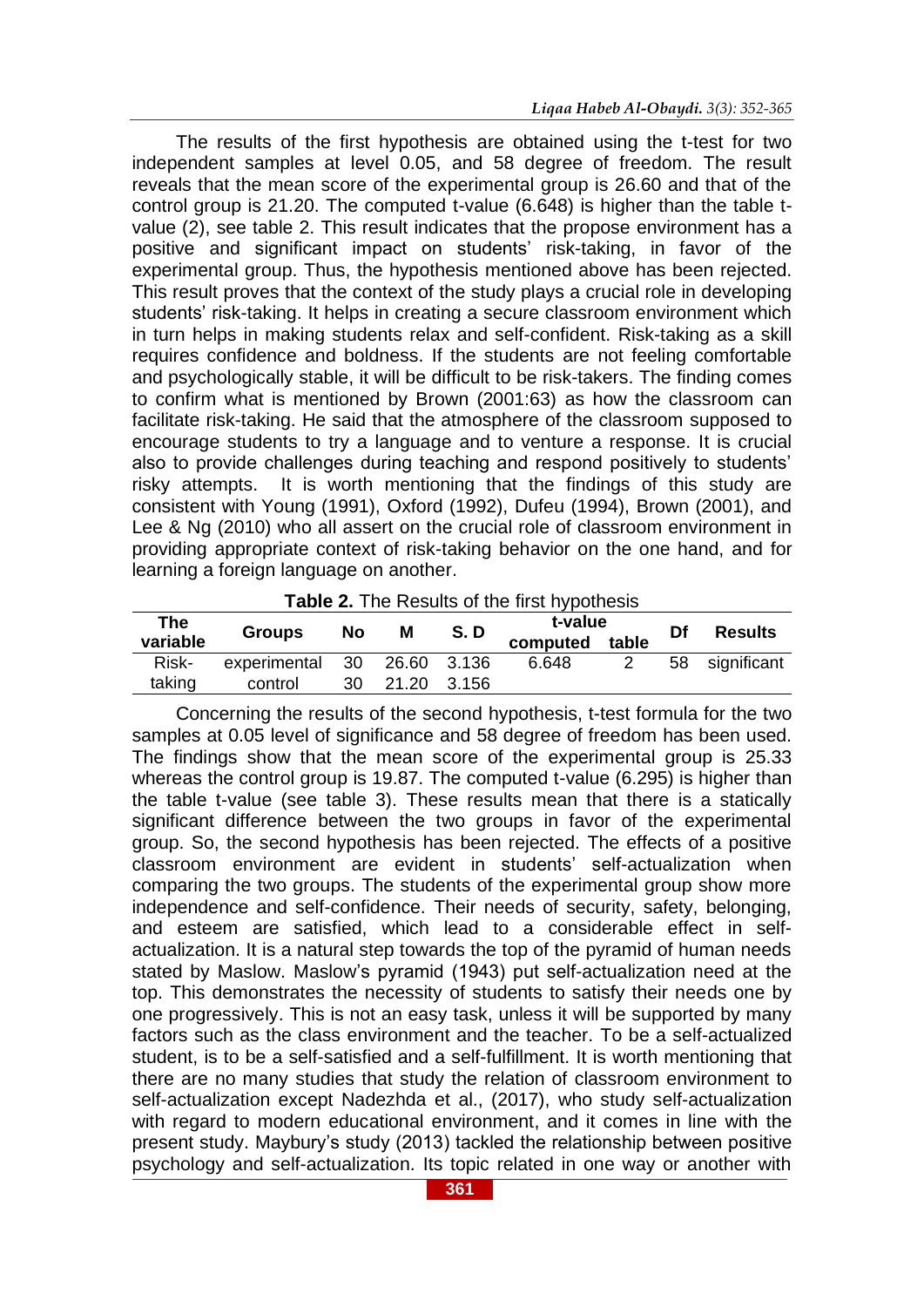the current study as positive classroom environment is one representations of positive psychology. Positive psychology promotes the positive ideas of human life. Accordingly, both of the studies affect students' self-actualization positively.

| Table 3. The Results of the second hypothesis |               |     |           |       |          |       |    |                |
|-----------------------------------------------|---------------|-----|-----------|-------|----------|-------|----|----------------|
| The                                           | <b>Groups</b> | No. | M         | S.D   | t-value  |       | Df | <b>Results</b> |
| variable                                      |               |     |           |       | computed | table |    |                |
| Self-<br>actualizatio                         | experimental  | 30  | 25.3<br>3 | 4.365 | 6.295    |       | 58 | significant    |
| n                                             | control       | 30  | 19.8      | 1.889 |          |       |    |                |

Classroom observation reveals that students' risk-taking ability has been developed significantly along with the experiment. They show more risks in their classroom participation with the passage of time in addition to the clear development of their speaking skills. The automatic style that positive classroom environment provides, creates scientifically organized environment full of systematic challenges and educational tasks, which provides suitable climate for risk-taking. On the other hand, the positive performance of the teacher plays pivotal role in the class. She deals with students positively, tolerating their errors and encouraging their trials, therefore, they show qualitative response in their daily work. It has been also noticed that students' enthusiasm towards learning and their class engagement have been increased significantly during the experiment. Their cooperation and sharing skills are developed notably in the two last weeks. Students need to be safe in their learning environment, as recommended by Maslow in order to be selfactualized individuals in and outside the classroom. So, the reflection of the positive atmosphere, which has been created in the class, appeared clearly in students' behavior. Finally, most of them become independent in learning, and their free orientation of learning becomes clear.

# **5. Conclusions**

The results of the two questionnaires reveal that students' risk-taking and self-actualization were affected positively by using positive aspects of the classroom environment. Conclusions remarks that are related to the manual observation of the students is also show a positive impact on students' behavior inside class. This means that the positive context of the research plays an essential role in supporting students to be risk-takers and self-actualized successful language learners. Students' interaction with the teacher and the rapport between them are improved significantly. This situation may be due to the change of traditional ways of presenting the material and to the relaxed atmosphere provided by the teacher. It is crucial to mention that providing comfortable classroom environment affects positively students' concentration on the material. They showed more successful risk trials, which in turn, impact their fluency and communication abilities in the classroom. Student's enthusiasm, self-respect, self-acceptance, and engagement have been increased during lectures due to the favorable climate created in the classroom. This leads to a more self-confidence and spirit of competition that is covered by help and cooperation. The efforts of teacher to insert positive classroom environment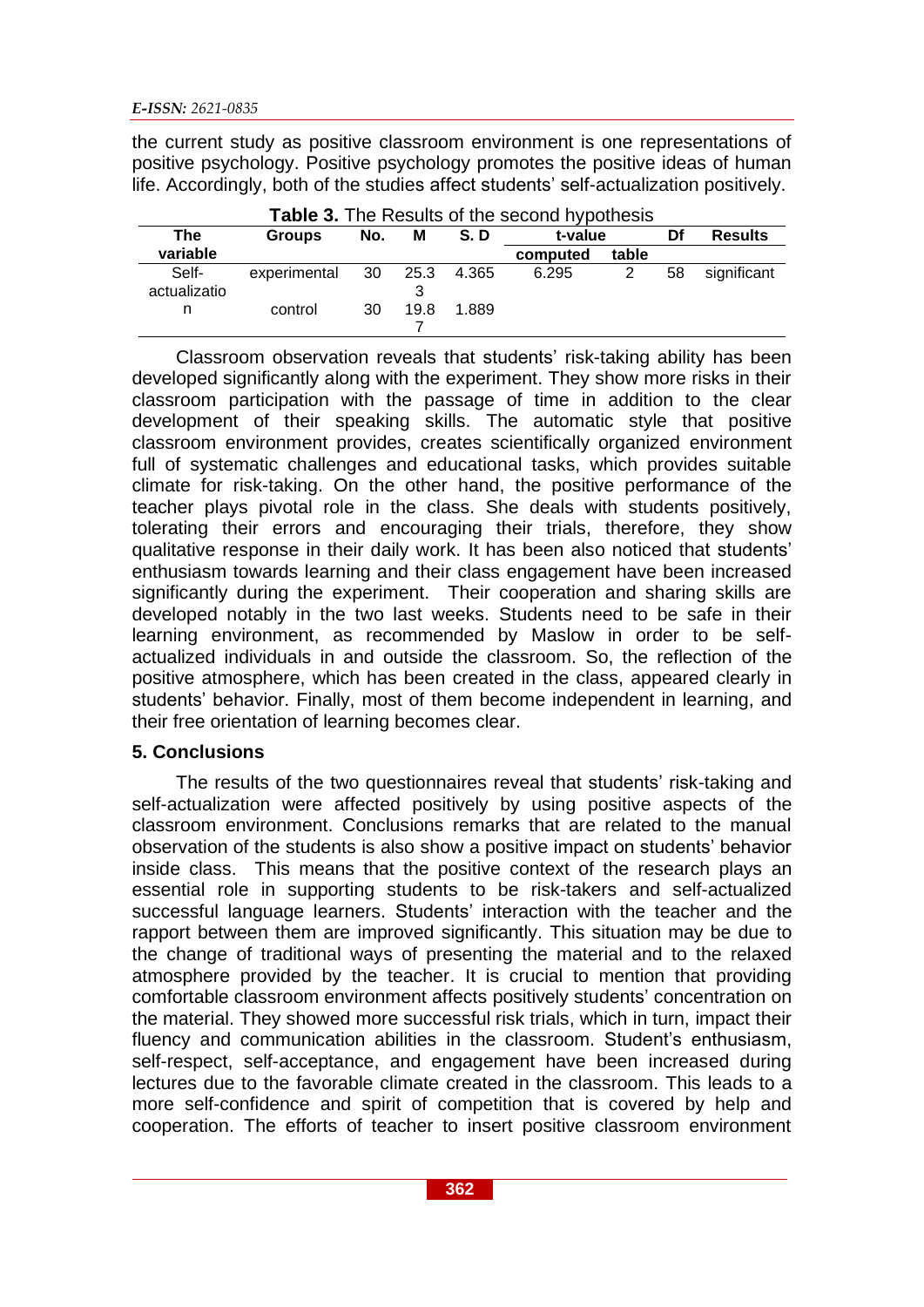have been highly appreciated by students, as they trust and respect him more than before.

At last, it has been concluded that though this study covers approximately all the mentioned aspects of a positive classroom environment, still there are many differences from context to another. So, we cannot generalize unless depending on more than one investigation. In this way, it is preferable, for other researchers, to focus on this area of research with other variables related to individual differences and class management techniques.

Some recommendations have been reached focus on the idea that teachers must try their best to ensure a positive classroom environment even with limited resources. Students must feel secure and comfortable in the lessons to be able to take part in the activities willingly. Threatening learning ecology may lead to bad attitudes towards learning. Classroom activities should have many choices to provide a chance for students to be decision-makers and to let the ideas of learning autonomy and self-directed learning be spread in their daily learning routines. Teachers must pay attention to develop students' intrinsic motivation, which considers as a key to self-actualization and selfacceptance.

In any learning environment, teachers need to concentrate on communication activities that oblige students to talk and express themselves. So, it is preferable to use group activities where the students work, cooperate and interact with other students. Teachers must always be positive to inspire their students and to encourage even the small achievements of them.

# **References**

- Al Shlabi, M. F. (2003). *Study of theories of personality and learning styles: Some implications and sample activities to support curriculum change in higher education TESOL program in Syria* (University of Edinburgh)
- Al-Obaydi, Liqaa. (2015). *The Correlation between Iraqi EFL College Students' Autonomy and their Classroom Interaction and Academic Performance*. Africa Development and Resources Research Institute (ADRRI) journal. 13. 25-38.
- Ashouri , A. F. & Fotovatnia, Z. (2010). *The effect of learning individual differences on learners' translation belief in EFL*. *English Language.*
- Beebe, L.M. (1983). *Risk - taking and language learner. Classroom Oriented Research in Second Language Acquisition*. Rowley: Newbury House Publisher.Inc
- Brown, D. (2001). *Teaching by Principles*. Longman: San Francisco State University.
- Cai, S. (2010). Curriculum Design, Linguistic Competence and Self-Actualization: A Case Study on English Curriculum Design for Chinese Non-English Major Postgraduates. *Creative Education*, 1 (3), 184-195.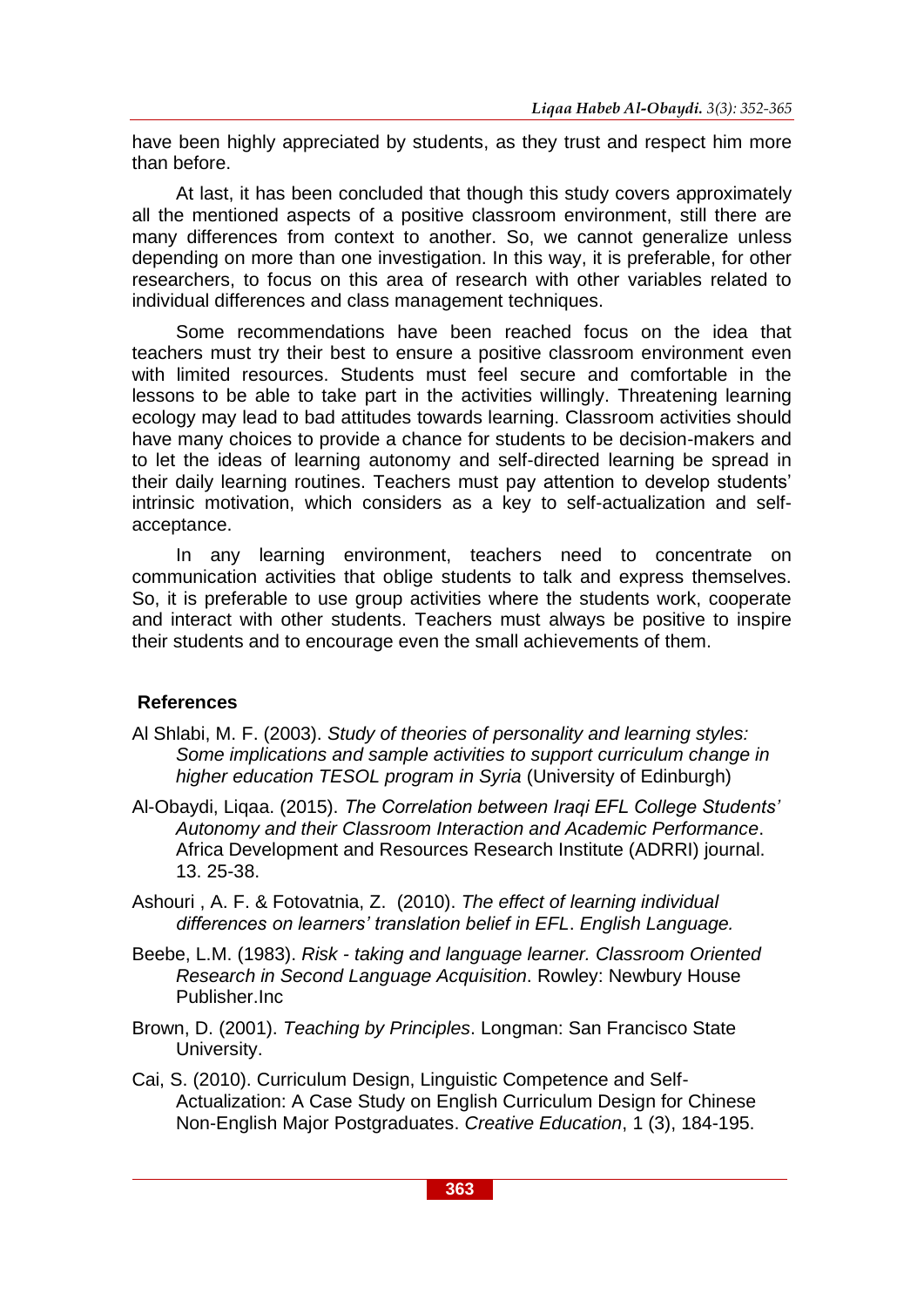Couture, M., Desrosiers, J., Leclerc, G. (2007). Self-actualization and Poststroke Rehabilitation. *International Journal of Rehabilitation Research*, 30 (2), 111-117.

Dufeu, B. (1994) *Teaching myself*. Oxford: Oxford University Press.

Faraci, P. & Cannistraci, S. (2015). The Short Index of Self-actualization: A Factor Analysis Study in an Italian Sample. *International Journal of Psychological Research*. 2015;8 (2) 23-33.

Freeman, D. L. & Anderson, M. (2011). *Techniques & Principles in Language Teaching*. Oxford: Oxford University Press.

Gass, Susan &Selinker, Larry (2008). *Second Language Acquisition: An introductory course*. third edition. New York: Rout ledge.

Gebhard, J. G. (2006). *Teaching English as a Foreign or Second Language*. Michigan: The University of Michigan Press.

Grubough, S. & Houston, R. (1990), Establishing a Classroom Environment than promotes interaction and improved student Behavior, The *clearing House*, 63 (8)

Jena, P. and Dorji, R. (2016). Self-actualization and value orientation among primary school teachers in Bhutan. *World Scientific News*, WSN 54, 217- 239

Jones, A., & Crandall, R. (1986). Validation a Short Index of Self-actualization. *Personality and Social Psychology Bulletin*, 12, 63-73.

Johnson, K. & Johnson, H. (1999). *Encyclopedic Dictionary of Applied Linguistics*. Malden: Blackwell Publishers Ltd.

Karimi, M. & Biria, R. (2017) Impact of Risk-taking Strategies on Male and Female EFL Learners' Test Performance: The Case of Multiple-Choice Questions. *Theory and Practice in Language Studies*. 7 (10).

Lee, W. & Ng, S. (2010). Reducing student reticence through teacher interaction strategy. *ELT Journal,* 64 (3) 302–313, <https://doi.org/10.1093/elt/ccp080>

Luft, S. D. (2007). *Language Classroom Risk-taking Behavior in a Performed Culture-based Program* (Unpublished master's thesis). Ohio State University, Columbus, OH.

Maslow, A. H. (1943). *A theory of human motivation. Psychological Review*, 50, 370-396. Doi:10.1037/h0054346

Maslow, A. H. (1987). *Self-actualizing people*. Beijing, Beijing: Sdx- joint Publishing Company.

Maslow, A. H. (2003). *Realizing the value of life.* Hohhot, CH: Inner Mongolia People's Publishing House.

Maybury, K. K. (1913). The Influence of Positive Psychology Course on Student's Well-Being. *Teaching of Psychology*, 40(1), 62-65.